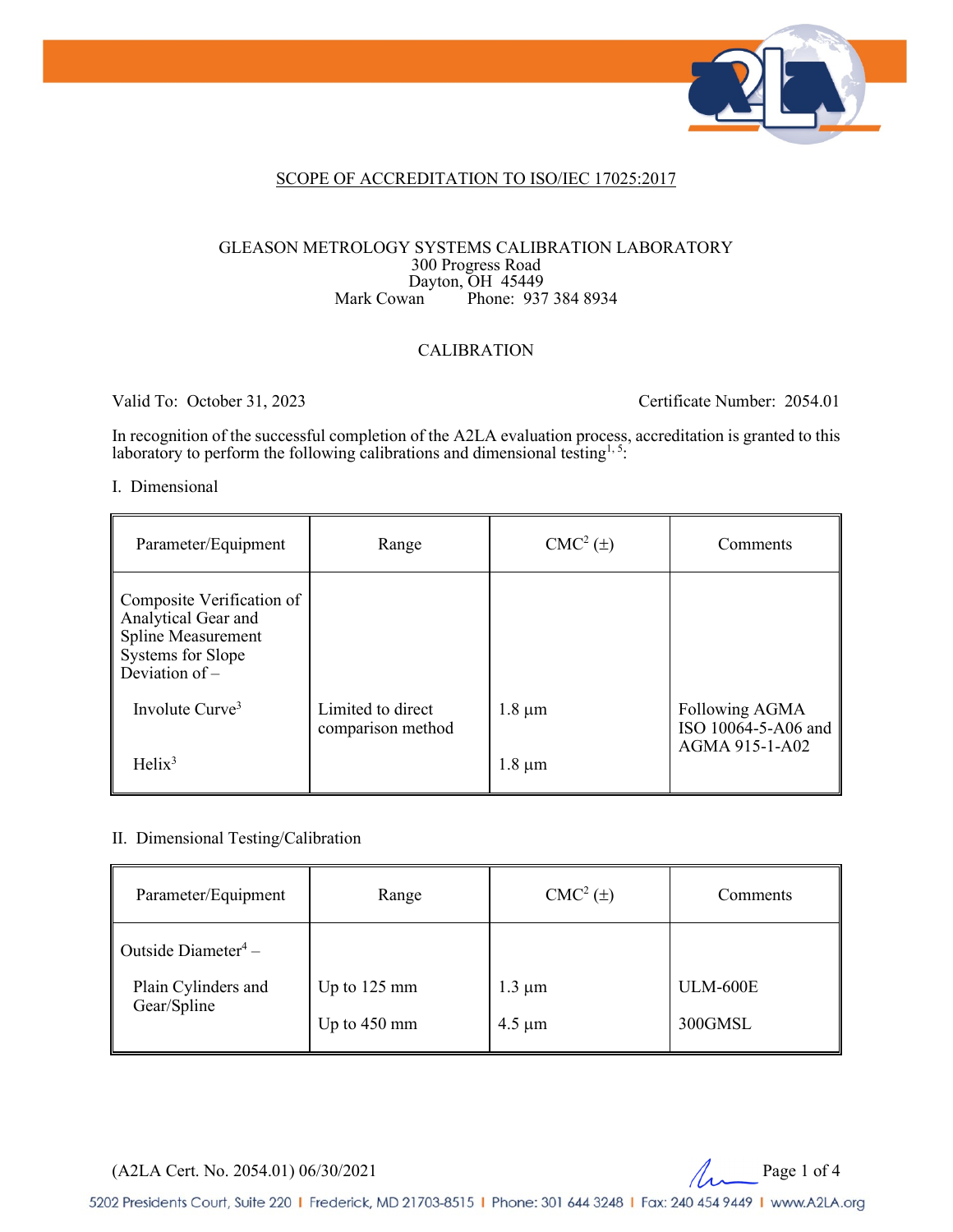| Parameter/Equipment                                 | Range                              | $CMC2(\pm)$  | Comments                                   |
|-----------------------------------------------------|------------------------------------|--------------|--------------------------------------------|
| Inside Diameter <sup>4</sup> -                      |                                    |              |                                            |
| Plain Rings and<br>Gear/Spline                      | $(20 \text{ to } 125) \text{ mm}$  | $1.5 \mu m$  | ULM-600E or gage pins and<br>blocks        |
|                                                     | $(4 to 450)$ mm                    | $4.5 \mu m$  | 300GMSL                                    |
| Sphere Diameter <sup>4</sup> –                      | $(0.5 \text{ to } 25) \text{ mm}$  | $1.0 \mu m$  | <b>ULM-600E</b>                            |
| Precision Spheres                                   | $(5 \text{ to } 25) \text{ mm}$    | $0.6 \mu m$  |                                            |
| Roundness <sup>4</sup> –                            |                                    |              |                                            |
| Precision Spheres                                   | $(0.5 \text{ to } 25) \text{ mm}$  | $0.07 \mu m$ | Roundness instrument                       |
| Plug and Ring Cylinders                             | $(0.5 \text{ to } 400) \text{ mm}$ | $0.09 \mu m$ | <b>MMQ400</b>                              |
| <b>Dimension Over Pins</b><br>$(DOP)4$ –            |                                    |              |                                            |
| External Gear/Spline                                | Up to 125 mm                       | $2.0 \mu m$  | ULM-600E with gage pins<br>and gage blocks |
| Dimension Between Pins<br>$(DBP)^4$ –               |                                    |              |                                            |
| Internal Gear/Spline with<br>Spur Teeth             | $(20 \text{ to } 125) \text{ mm}$  | $5.8 \mu m$  | Gage pins and gage blocks                  |
| <b>Dimension Over Balls</b><br>$(DOB)^4$ –          |                                    |              |                                            |
| External Gear/Spline with<br>Spur and Helical Teeth | Up to 450 mm                       | $7.9 \mu m$  | 300GMSL (derived from<br>tooth thickness)  |
| Dimension Between Balls<br>$(DBB)^4-$               |                                    |              |                                            |
| Internal Gear/Spline with<br>Spur and Helical Teeth | $(20 \text{ to } 125) \text{ mm}$  | $3.5 \mu m$  | ULM-600E with gage balls                   |
|                                                     | $(4 to 450)$ mm                    | $7.9 \mu m$  | 300GMSL (derived from<br>tooth thickness)  |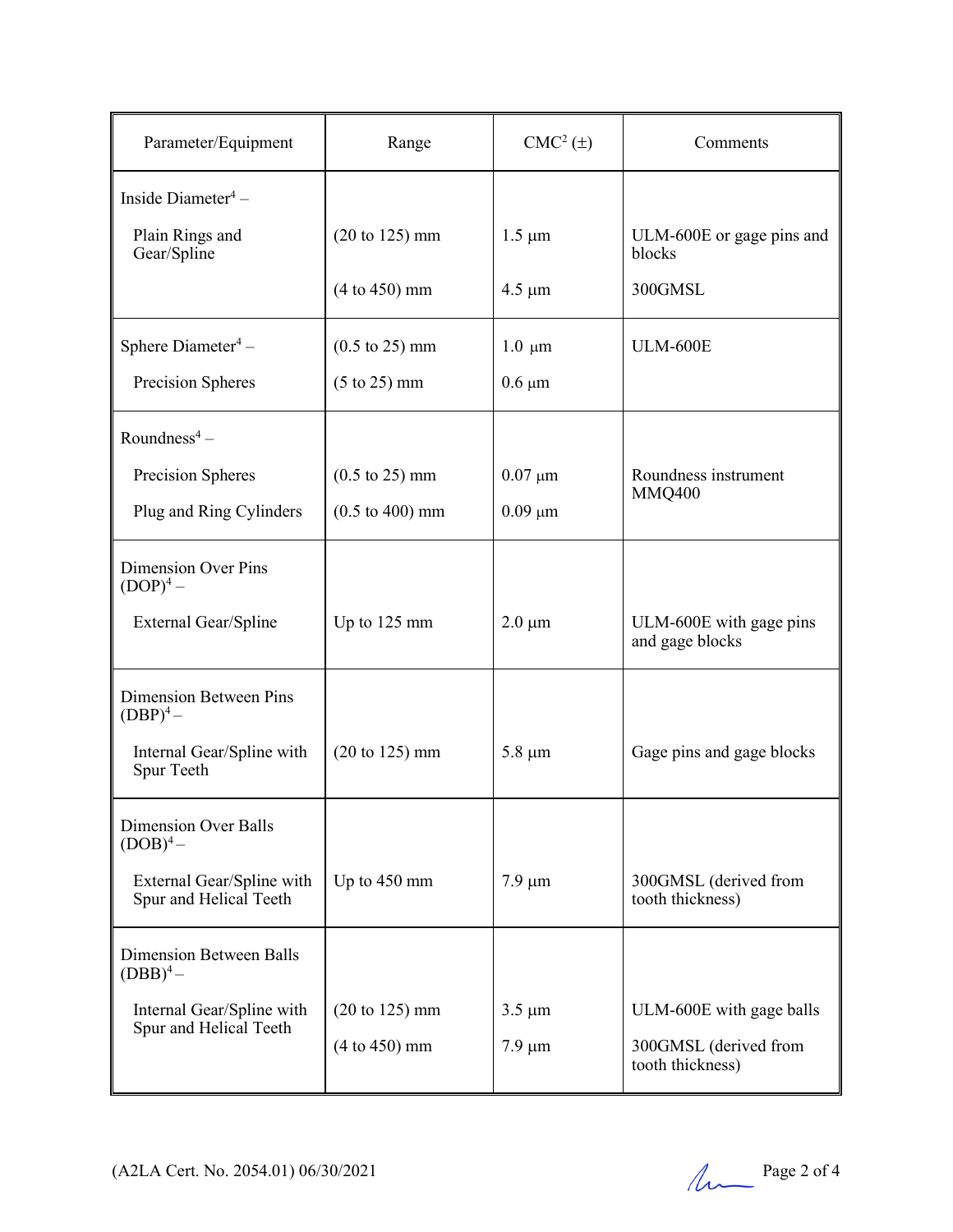| Parameter/Equipment                                                         | Range                                                                                       | $CMC2(\pm)$                               | Comments                                                          |
|-----------------------------------------------------------------------------|---------------------------------------------------------------------------------------------|-------------------------------------------|-------------------------------------------------------------------|
| Tooth Thickness <sup>4</sup> -<br>External/Internal<br>Involute Gear/Spline | Up to $10 \text{ mm}$<br>Tooth size                                                         | $2.8 \mu m$                               | 300GMSL                                                           |
| Involute Curve, Total<br>Deviation <sup>4</sup> –                           | <b>Base Diameter:</b>                                                                       |                                           |                                                                   |
| Reference Artifact, Gear,<br>or Spline                                      | $(4 to 100)$ mm<br>$(100 \text{ to } 225) \text{ mm}$<br>$(225 \text{ to } 356) \text{ mm}$ | $1.6 \mu m$<br>$1.9 \mu m$<br>$2.2 \mu m$ | Gleason model 300GMSL<br>following AGMA 915-1-<br>A <sub>02</sub> |
| Helix, Total Deviation <sup>4</sup> –                                       |                                                                                             |                                           |                                                                   |
| Reference Artifact,<br>Gear, or Spline                                      | Helix Angle:<br>$(0 \text{ to } 42)$ °<br><b>Test Diameter:</b>                             |                                           | Gleason model 300GMSL<br>following AGMA 915-1-<br>A <sub>02</sub> |
|                                                                             | $(4 to 450)$ mm                                                                             | $1.6 \mu m$                               |                                                                   |
| Eccentricity/<br>Concentricity <sup>4</sup> –                               |                                                                                             |                                           |                                                                   |
| Periphery of Slow Taper<br>and LeCount Arbors                               | <b>Test Diameter:</b><br>Up to 125 mm                                                       | $0.2 \mu m$                               | Gleason model 300GMSL                                             |
| Pitchline Runout <sup>4</sup> -                                             |                                                                                             |                                           |                                                                   |
| Reference Artifact,<br>Gear, or Spline                                      | Test Diameter:<br>Up to 450 mm                                                              | $2.0 \mu m$                               | Gleason model 300GMSL<br>following AGMA 915-1-<br>A02             |
| Single Pitch <sup>4</sup> –                                                 |                                                                                             |                                           |                                                                   |
| Reference Artifact, Gear,<br>or Spline                                      | <b>Test Diameter:</b><br>Up to 450 mm                                                       | $0.9 \mu m$                               | Gleason model 300GMSL<br>following AGMA 915-1-<br>A02             |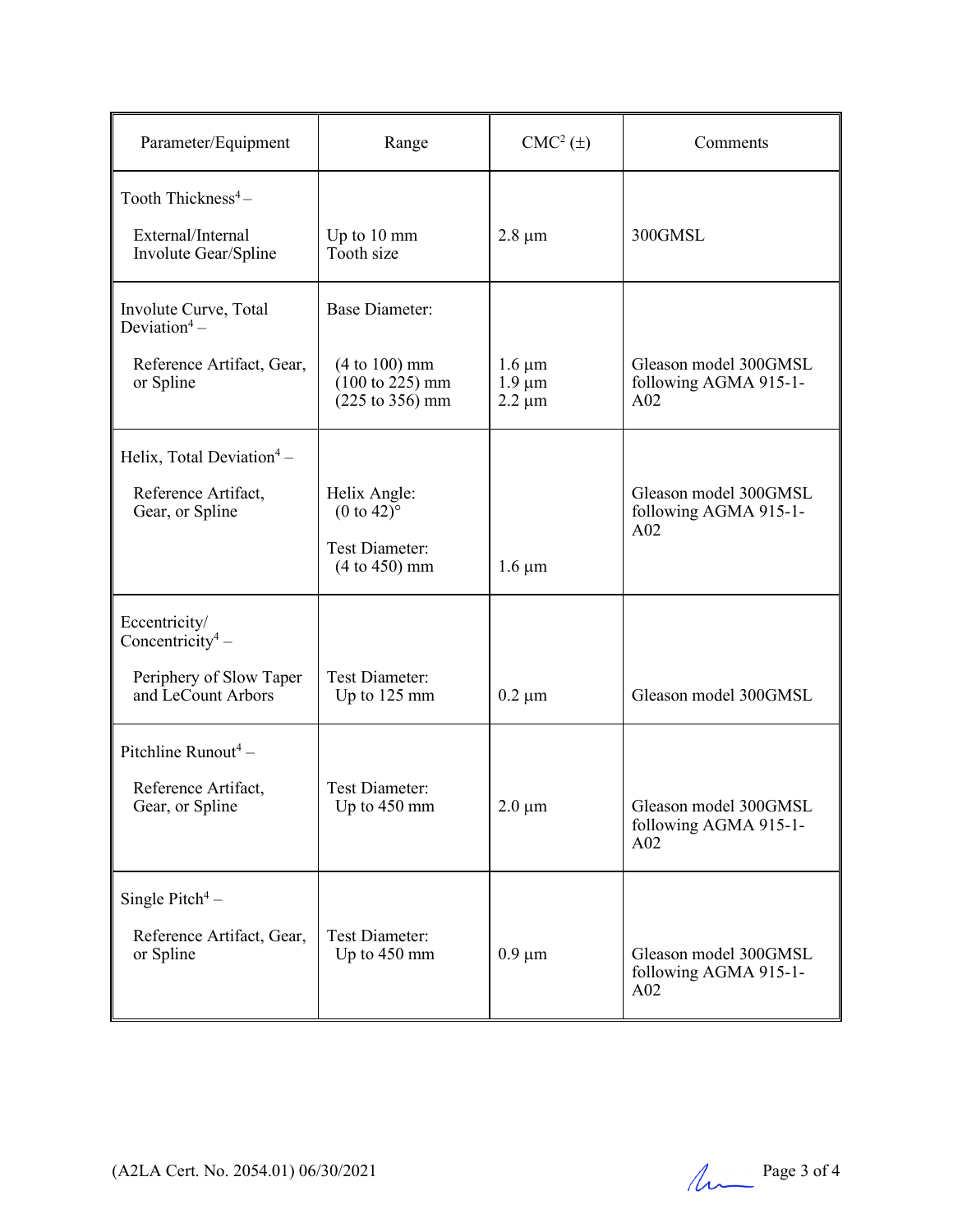| Parameter/Equipment                                                       | Range                          | $CMC2(\pm)$ | Comments                                                          |
|---------------------------------------------------------------------------|--------------------------------|-------------|-------------------------------------------------------------------|
| Cumulative Pitch <sup>4</sup> –<br>Reference Artifact, Gear,<br>or Spline | Test Diameter:<br>Up to 450 mm | $1.3 \mu m$ | Gleason model 300GMSL<br>following AGMA 915-1-<br>A <sub>02</sub> |

<sup>1</sup> This laboratory offers commercial calibration services, dimensional testing, and field calibration services.

- <sup>2</sup> Calibration and Measurement Capability Uncertainty (CMC) is the smallest uncertainty of measurement that a laboratory can achieve within its scope of accreditation when performing more or less routine calibrations of nearly ideal measurement standards or nearly ideal measuring equipment. CMCs represent expanded uncertainties expressed at approximately the 95 % level of confidence, usually using a coverage factor of  $k = 2$ . The actual measurement uncertainty of a specific calibration performed by the laboratory may be greater than the CMC due to the behavior of the customer's device and to influences from the circumstances of the specific calibration.
- <sup>3</sup> Field calibration service is available for this calibration. Please note the actual measurement uncertainties achievable on a customer's site can normally be expected to be larger than the CMC found on the A2LA Scope. Allowance must be made for aspects such as the environment at the place of calibration and for other possible adverse effects such as those caused by transportation of the calibration equipment. The usual allowance for the actual uncertainty introduced by the item being calibrated, (e.g. resolution) must also be considered and this, on its own, could result in the actual measurement uncertainty achievable on a customer's site being larger than the CMC.
- <sup>4</sup> This laboratory meets A2LA *R205- Specific Requirements: Calibration Laboratory Accreditation Program* for the types of dimensional tests listed above and is considered equivalent to that of a calibration.

<sup>5</sup> This scope meets A2LA's *P112 Flexible Scope Policy.*

 $\overline{\phantom{a}}$  , which is a set of the set of the set of the set of the set of the set of the set of the set of the set of the set of the set of the set of the set of the set of the set of the set of the set of the set of th

(A2LA Cert. No. 2054.01) 06/30/2021 Page 4 of 4